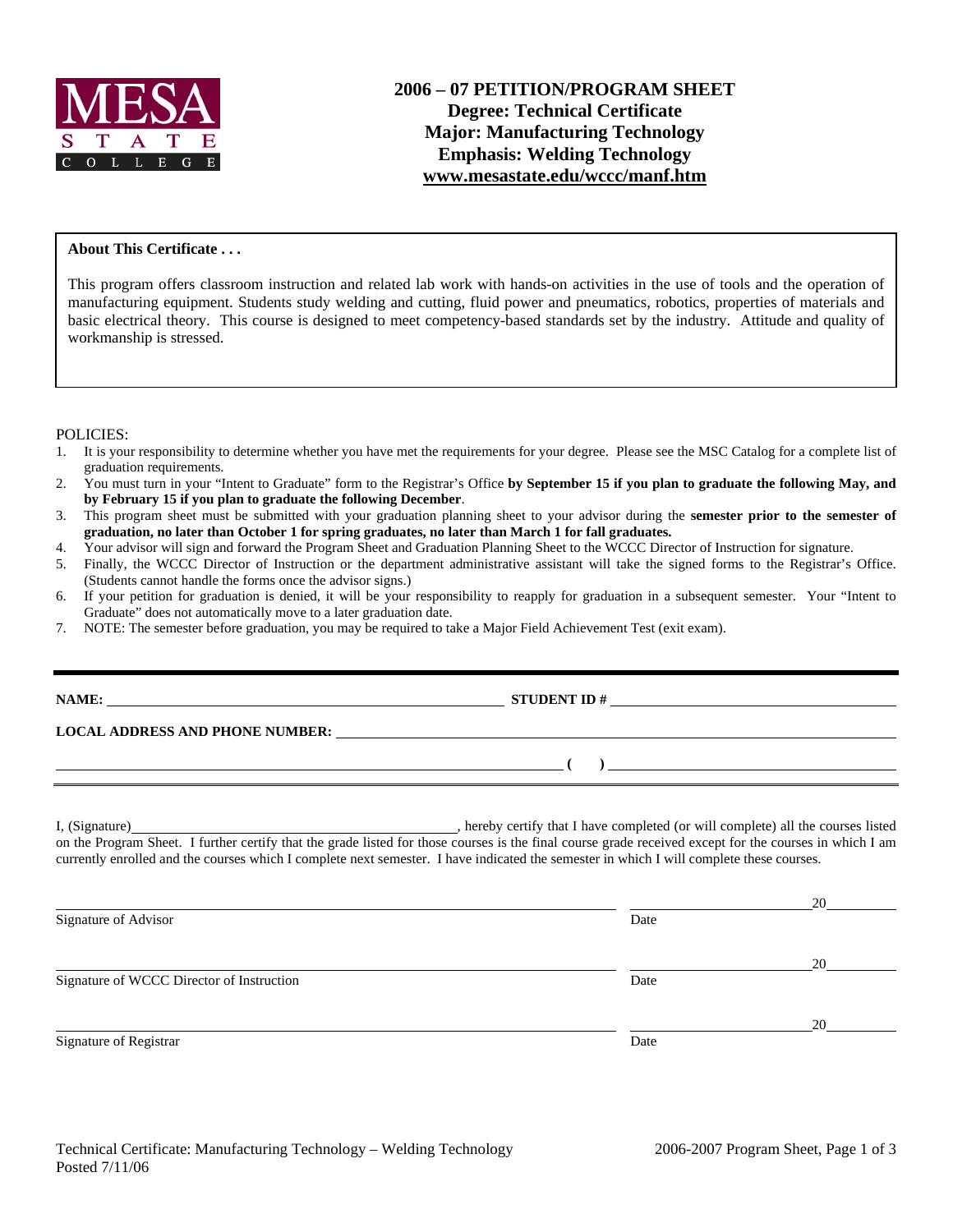- A cumulative grade point average of 2.0 or higher must be maintained for all courses taken and a "C" or better must be achieved in each course which comprises the area of emphasis or specialization for WELD.
- It is recommended that students work closely with a faculty advisor when selecting appropriate courses and scheduling classes.

**Technical Certificate: Manufacturing Technology – Welding Technology** (35 Semester Hours) Need a "C" or higher in all WELD courses.

| Course      | No. | Credit         | Grade | Term | Year | Trns/Subs | Course      | No. | Credit                    | Grade | Term | Year | Trns/Subs |
|-------------|-----|----------------|-------|------|------|-----------|-------------|-----|---------------------------|-------|------|------|-----------|
| <b>CADT</b> | 101 |                |       |      |      |           | WELD        | 110 | $\frac{3}{2}$             |       |      |      |           |
| <b>ENGL</b> | 111 | $\overline{3}$ |       |      |      |           | <b>WELD</b> | 115 | $\frac{2}{2}$             |       |      |      |           |
| <b>MAMT</b> | 105 | $\overline{2}$ |       |      |      |           | <b>WELD</b> | 117 | $\overline{\phantom{0}3}$ |       |      |      |           |
| <b>MAMT</b> | 160 | 2              |       |      |      |           | WELD        | 133 | 2                         |       |      |      |           |
| <b>UTEC</b> | 107 | $\frac{4}{1}$  |       |      |      |           | <b>WELD</b> | 170 | $\overline{\phantom{0}3}$ |       |      |      |           |
| <b>UTEC</b> | 150 | 3              |       |      |      |           | <b>WELD</b> | 211 | $\overline{4}$            |       |      |      |           |
| <b>UTEC</b> | 120 | 3              |       |      |      |           |             |     |                           |       |      |      |           |
| $or$        |     |                |       |      |      |           |             |     |                           |       |      |      |           |
| <b>UTEC</b> | 220 | 3              |       |      |      |           |             |     |                           |       |      |      |           |
|             |     |                |       |      |      |           |             |     |                           |       |      |      |           |
|             |     |                |       |      |      |           |             |     |                           |       |      |      |           |
|             |     |                |       |      |      |           |             |     |                           |       |      |      |           |

**Technical Certificate: Manufacturing Technology – Welding Technology Course Requirements** (35 Semester Hours)

## **Required Courses:**

 CADT 101 Introduction to Computers ENGL 111 English Composition MAMT 105 Print Reading/Sketching MAMT 160 Properties of Materials UTEC 107 Math for Technology UTEC 150 Fluid Power UTEC 120 Industrial Safety Practices **or** UTEC 220 Industry Employment Practices WELD 110 SMAW I WELD 115 Welding and Structural Theory WELD 117 OFW and C I WELD 133 Fabrication Layout WELD 170 Practical Applications WELD 211 GMAW/FCAW

• Students in Welding may be required to purchase approximately \$200.00 in tools and personal safety welding equipment. This does not include required textbooks. These costs may vary with student need and brand or quality of tools or equipment purchased. All safety glasses must meet the minimum industry safety standard of Z-87 with side shields.